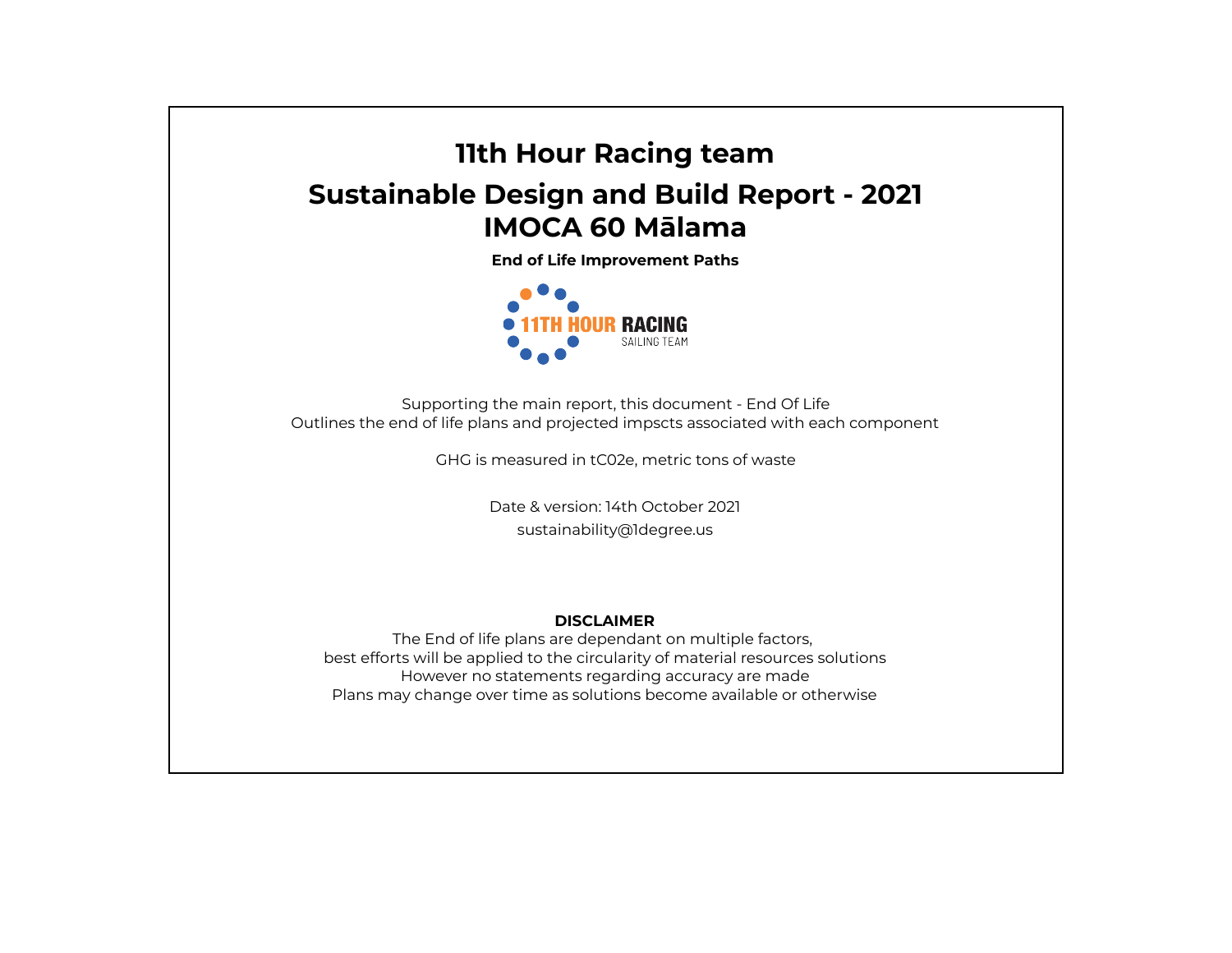| <b>END OF LIFE IMOCA COMPONENTS</b>                                               |                             |                                    |                                    |  |  |  |
|-----------------------------------------------------------------------------------|-----------------------------|------------------------------------|------------------------------------|--|--|--|
| End of life plans for IMOCA components and their respective reductions or impacts |                             |                                    |                                    |  |  |  |
| <b>SUB - GROUP</b>                                                                | <b>Component</b>            | Short term -<br><b>First cycle</b> | <b>Final cycle</b>                 |  |  |  |
|                                                                                   |                             | <b>Actual</b>                      | <b>Actual</b>                      |  |  |  |
|                                                                                   |                             | Planned                            | Planned                            |  |  |  |
|                                                                                   | <b>HULL &amp; DECK PLUG</b> |                                    | Partial recycle - Most to landfill |  |  |  |
| <b>PLUGS AND MOULDS</b>                                                           | <b>HULL MOULD</b>           | <b>Reused</b>                      | Recycle or waste to energy         |  |  |  |
|                                                                                   | <b>DECK MOULD</b>           | <b>Reused</b>                      | Recycle or waste to energy         |  |  |  |
|                                                                                   | DECK MOCK UP                |                                    | <b>Recycled</b>                    |  |  |  |
| <b>HULL &amp; DECK</b>                                                            | <b>HULL SHELL</b>           | Reuse                              | Recycle or waste to energy         |  |  |  |
| <b>RUDDERS</b>                                                                    | <b>RUDDER CASE</b>          | Reuse                              | Recycle or waste to energy         |  |  |  |
|                                                                                   | <b>RUDDERS</b>              | Reuse                              | Recycle or waste to energy         |  |  |  |
| <b>KEEL</b>                                                                       | <b>KEEL FIN</b>             | Reuse                              | Recycle                            |  |  |  |
|                                                                                   | <b>KEEL TRAILING EDGE</b>   | Reuse                              | Recycle or waste to energy         |  |  |  |
|                                                                                   | <b>KEEL BULB</b>            | Reuse                              | Recycle                            |  |  |  |
|                                                                                   | <b>KEEL BEARINGS</b>        | Reuse                              | Recycle                            |  |  |  |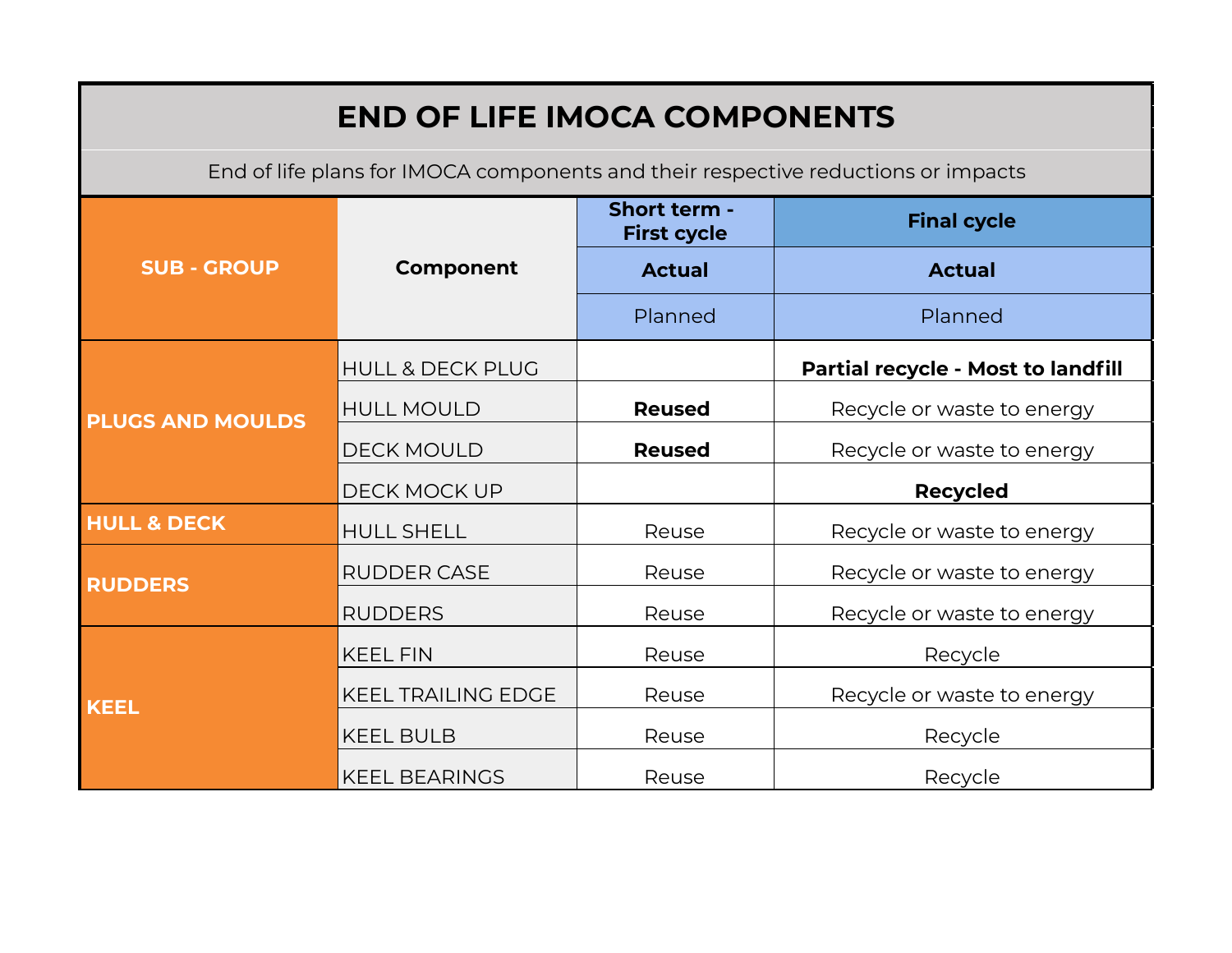| <b>FOILS</b>              | <b>FOIL SET</b>                            | Reuse | Recycle or waste to energy |
|---------------------------|--------------------------------------------|-------|----------------------------|
|                           | <b>FOIL BEARINGS</b>                       | Reuse | Recycle or waste to energy |
| <b>SAILS</b>              | <b>ALL SAILS</b>                           | Reuse | Waste to energy            |
| <b>BOOM</b>               | <b>BOOM</b>                                | Reuse | Recycle or waste to energy |
|                           | <b>BOOM HARDWARE</b>                       | Reuse | Recycle                    |
| <b>MAST</b>               | <b>MAST</b>                                | Reuse | Waste to energy            |
|                           | <b>MAST HARDWARE</b>                       | Reuse | Recycle                    |
| <b>OUTRIGGERS</b>         | <b>OUTRIGGERS</b>                          | Reuse | Waste to energy            |
| <b>RUNNING RIGGING</b>    | <b>ROPE</b>                                | Reuse | Recycle                    |
| <b>STANDING RIGGING</b>   | <b>STANDING RIGGING</b>                    |       | Waste to energy            |
|                           | <b>STANDING RIGGING</b><br><b>HARDWARE</b> |       | Waste to energy            |
| <b>SAIL TRIM DECKGEAR</b> | <b>FURLERS</b>                             | Reuse | Recycle                    |
|                           | <b>DECK GEAR</b>                           | Reuse | Recycle                    |
|                           | <b>WINCHES AND</b><br><b>TRANSMISSION</b>  | Reuse | Recycle                    |
| <b>OTHER DECKGEAR</b>     | <b>STEERING SYSTEM</b>                     | Reuse | Recycle                    |
|                           | <b>LIFE LINES AND</b><br><b>PULPIT</b>     | Reuse | Recycle                    |
| <b>NAVIGATION</b>         | <b>INSTRUMENTATION</b>                     | Reuse | Recycle                    |